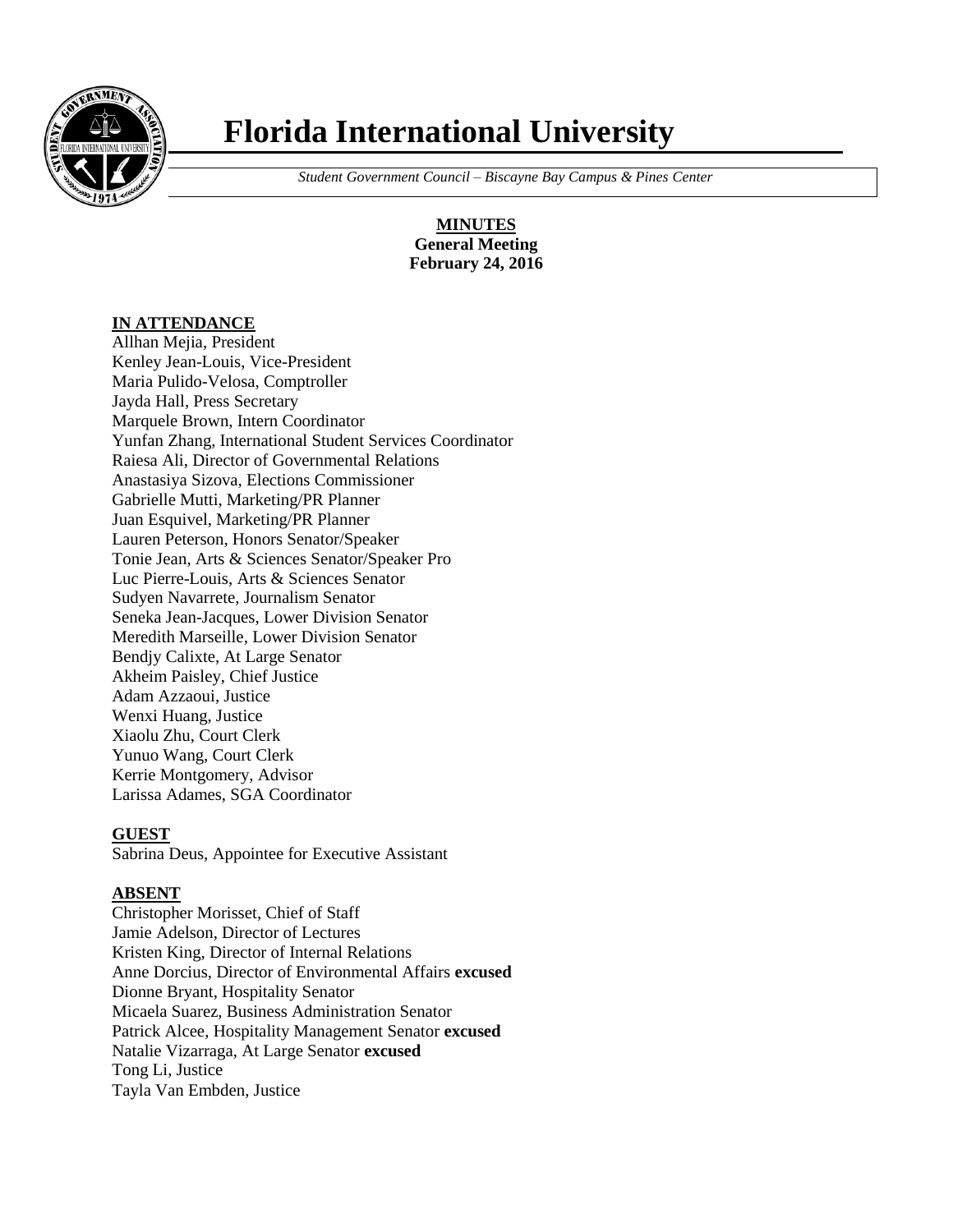# **CALL TO ORDER**

The Student Government Association (BBC) held a General meeting on February 24, 2016 in WUC 221. The meeting was called to order at 3:38 p.m. by President Mejia, who presided over the meeting in its entirety.

## **PRESIDENT'S REPORT**

- President Mejia said the BBC-specific budget deliberations, which will be held next Wednesday, is when it will be decided how much money gets allocated to each department.
- Additionally, he said that the exec board is discussing the details of projects that need to be completed before the end of this term. Those projects will be presented to the council soon.

## **VICE-PRESIDENT'S REPORT**

- Vice-President Jean-Louis said the PS4 and Xbox's in the gameroom have been fixed, however, now some of the controllers have been stolen.
- He also said the fusion of CARTA and SJMC will be completed by July 30. A new curriculum will be available one year later.
- Finally, he said class surveys will be sent out next week.

## **COMPTROLLER'S REPORT**

- Comptroller Pulido-Velosa encouraged council members to attend next week's budget deliberations, as it is essential to understand the process.
- She also talked about Relay for Life, FIU's biggest philanthropy project, which will be held next Friday from 6am-6pm at MMC. SGA's team is the only team from BBC and there are currently about 20 people signed up. Ms. Brown added the theme of the event is Mulan, SGA's team will have archery, snow cones and Chinese deserts. Currently, the team has raised about \$400, but the goal is \$1,000.

## **SPEAKER OF THE SENATE'S REPORT**

- Speaker Peterson said the SJMC senator, Zainab Osazin, has resigned.
- She also said the finance committee is up and running. So far, three appropriations were approved at this week's meeting.
- Additionally, Natalie Vizarraga has been appointed as the new RLJ chair.

## **CHIEF OF STAFF'S REPORT**

- Anastaysia Sizoza spoke on Chief of Staff Morisset's behalf, since he was absent. She said there will be watch parties for the Republican debates on Feb. 25 and the Democratic debates on March 9.
- She said that Panther Earth Hour will be on March 8, in which certain buildings on campus will participate by turning their lights off for an hour to conserve energy.
- She also said the forum with the vice mayor of North Miami will be on March 10 from 2-4 pm.
- Finally, she said Panther earth Day will be held from 11am-3pm on April 19. The details for that event are still being worked out.
- Raiesa Ali explained SGA and the City of North Miami are trying to set up a shadowing program, in which SGA council members and high school students can learn more about the workings of city government. Additionally, students can participate in "mock elections," to compete against each other to win positions of "mayor," "vice mayor," and more.

## **CHIEF JUSTICE'S REPORT**

 Chief Justice Paisley said he will be meeting with his justices and clerks briefly after this meeting.